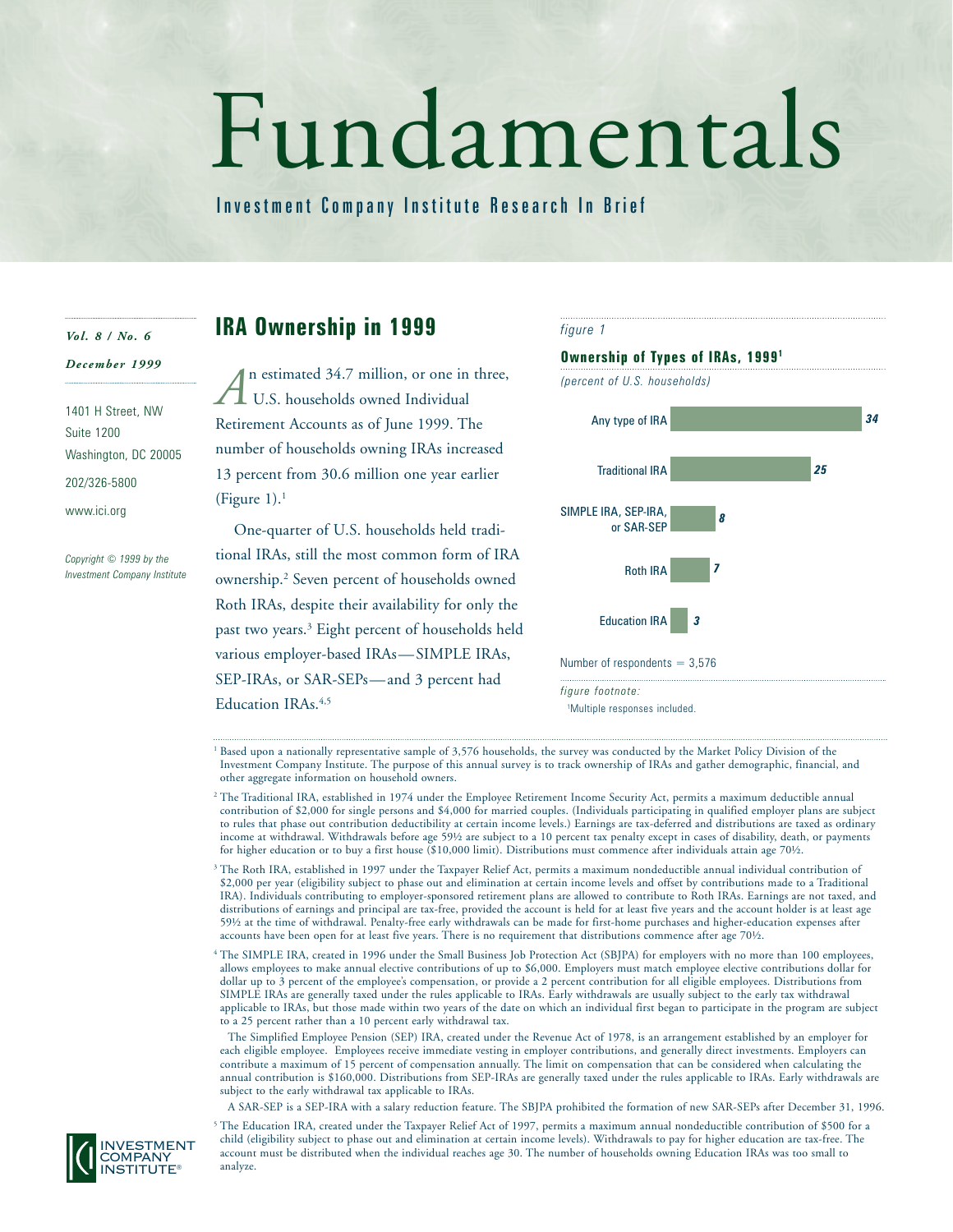#### *figure 2*

## **Characteristics of Households Owning Traditional and Roth IRAs, 1999**

|                                                                                   | <b>Traditional IRA</b> | <b>Roth IRA</b> |
|-----------------------------------------------------------------------------------|------------------------|-----------------|
| <b>Median</b><br>.                                                                |                        |                 |
| Age of household head                                                             | 49 years               | 44 years        |
| Household income                                                                  | \$60,000               | \$62,000        |
| Household financial assets <sup>1</sup>                                           | \$150,000              | \$100,000       |
| Household financial assets in all types of IRAs                                   | \$34,000               | \$40,000        |
| <b>Percent</b>                                                                    |                        |                 |
| Married <sup>2</sup>                                                              | 70                     | 69              |
| College or post-graduate degree <sup>2</sup>                                      | 57                     | 65              |
| Employed full- or part-time <sup>2</sup>                                          | 76                     | 89              |
| Retired from lifetime occupation <sup>2</sup>                                     | 22                     | 11              |
| $0$ wn: $3$                                                                       |                        |                 |
| Checking accounts                                                                 | 98                     | 96              |
| Life insurance                                                                    | 82                     | 80              |
| Bank or thrift savings accounts                                                   | 80                     | 78              |
| Mutual funds                                                                      | 61                     | 70              |
| Individual stock other than employers'                                            | 42                     | 48              |
| Certificates of deposit                                                           | 37                     | 29              |
| Real estate other than primary residence                                          | 32                     | 37              |
| Employers' stock                                                                  | 32                     | 32              |
| Variable annuities                                                                | 23                     | 25              |
| Individual bonds                                                                  | 22                     | 17              |
| <b>Fixed annuities</b>                                                            | 12                     | 12              |
| Household has defined-contribution or defined-benefit plan (net): <sup>3</sup> 76 |                        | 79              |
| Defined-contribution plan: <sup>3</sup>                                           | 69                     | 70              |
| 401(k) plan                                                                       | 56                     | 58              |
| Some other type of defined-contribution plan                                      | .<br>35                | .<br>29         |
| Defined-benefit plan                                                              | 49                     | 51              |
| Household has traditional IRA                                                     | 100                    | 47              |
| Household has Roth IRA                                                            | 26                     | 100             |

*figure footnotes:*

1 Includes assets in employer-sponsored retirement plans but excludes primary residence. 2 Percent of household heads.

3 Multiple responses included.

*note:* Number of respondents varies.

# **Households with Traditional IRAs**

An estimated 25.5 million, or three-fourths, of IRA households owned a traditional IRA. Twenty-six percent of traditional IRA households also owned Roth IRAs, and 76 percent were covered by employer-sponsored retirement plans (Figure 2). Nearly 70 percent participated in defined-contribution plans, and about half were covered by defined-benefit plans.

The median age of individuals heading traditional IRA households was 49 years. Median household income was \$60,000 and household financial assets were \$150,000. Median assets in traditional IRAs was \$20,000, typically in two accounts (Figure 3). Thirty-seven percent of traditional IRA households contributed a median of \$2,000 to their accounts in tax-year 1998. Thirty-nine percent expected to make contributions in tax-year 1999, the expected contribution also a median of \$2,000. Thirty-six percent of traditional IRA households had traditional IRA accounts that included rollovers from employer-sponsored retirement plans.

Eight percent of traditional IRA households expected to convert assets from traditional to Roth IRAs during the 1999 tax year. Separately, 2 percent of traditional IRA households that had converted a traditional IRA to a Roth IRA reconverted to a traditional IRA during the first six months of 1999.

Most traditional IRA households held these accounts at either banks or full-service brokerages (Figure 4). Sixty-five percent invested their traditional IRAs in mutual funds, primarily equity funds, and 34 percent held individual stock (Figure 5).<sup>6</sup>

<sup>6</sup> Household financial assets include holdings in employer-sponsored retirement plans but exclude primary residence.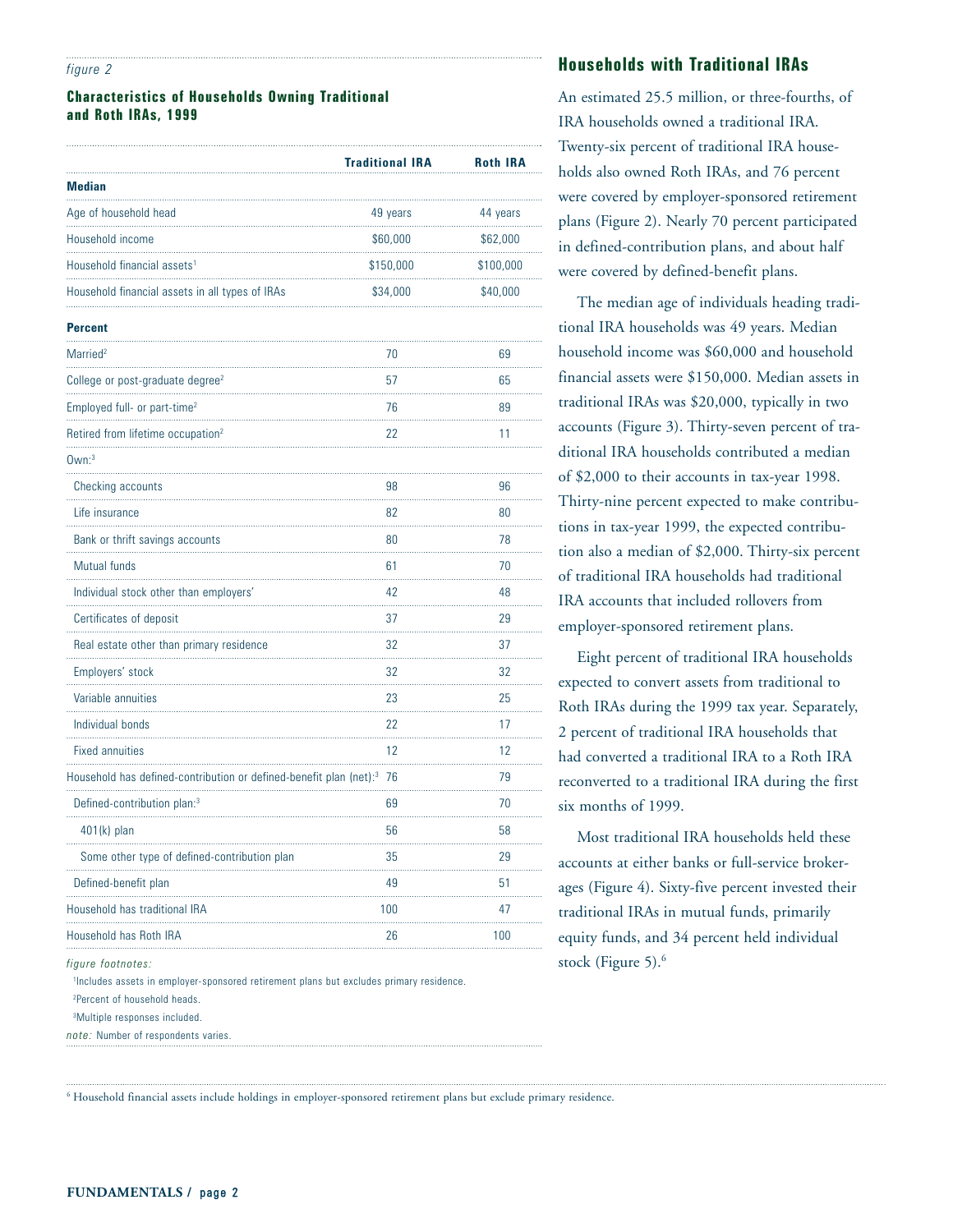# **Households with Roth IRAs**

An estimated 7.1 million households owned Roth IRAs. About two-fifths, or approximately 2.8 million households, were first-time IRA owners (Figure 6). One-third initially funded their Roth IRAs with conversions from traditional IRAs, transferring a median of \$6,000. Two-thirds opened their Roth IRAs with new contributions. Eighty-one percent of Roth IRA owners expected to contribute a median of \$2,000 to these accounts in tax-year 1999.

The median age of individuals heading Roth IRA households was 44 years (Figure 2), five years younger than traditional IRA heads of households. Median household income was \$62,000, and median household financial assets were \$100,000. The majority of Roth IRA households owned one Roth IRA with a median account balance of \$6,000. Threequarters invested Roth IRA assets in mutual funds (Figure 5).

# **Households with Employer-sponsored IRAs**

An estimated 8.1 million households owned employer-sponsored IRAs. Heads of these households were a median of 42 years old (Figure 7). Median household income was \$50,000 and household financial assets were \$65,000. Most employer-sponsored IRA owners invested their IRA portfolios in mutual funds (Figure 5).

#### *figure 3*

# **Characteristics of Households Owning Traditional IRAs, 1999**

#### **Median1**

| Number of traditional IRAs owned                                                        | $\overline{2}$ |
|-----------------------------------------------------------------------------------------|----------------|
| Amount in traditional IRAs                                                              | \$20,000       |
| Amount contributed to traditional IRAs for tax-year 1998 <sup>2</sup>                   | \$2,000        |
| Amount expected to be contributed to traditional IRAs for tax-year 1999 <sup>3</sup>    | \$2,000        |
| <b>Percent</b>                                                                          |                |
| Traditional IRA includes conversion from an employer-sponsored retirement plan          | 36             |
| Contributed to a traditional IRA in tax-year 1998                                       | 37             |
| Took a tax deduction for traditional IRA contribution in 1998 <sup>2</sup>              | 56             |
| Planning to contribute to traditional IRA in tax-year 1999                              | 39             |
| Planning to convert a traditional IRA to a Roth IRA in tax-year 1999                    | 8              |
| Converted to a Roth IRA and reversed it back to a traditional IRA                       | 2              |
| Own traditional IRA:4                                                                   |                |
| Household head                                                                          | 88             |
| Spouse                                                                                  | 46             |
| Dependent children                                                                      | 14             |
| Have a traditional IRA for a nonworking spouse                                          | 20             |
| Year of first traditional IRA purchase:                                                 |                |
| Before 1986                                                                             | 42             |
| 1986 to 1990                                                                            | 27             |
| 1991 or later                                                                           | 31             |
| figure footnotes:                                                                       |                |
| <sup>1</sup> Data are reported for the household.                                       |                |
| <sup>2</sup> Of those who contributed to a traditional IRA in tax-year 1998.            |                |
| <sup>3</sup> Of those who expected to contribute to a traditional IRA in tax-year 1999. |                |
| <sup>4</sup> Multiple responses included.                                               |                |

*note:* Number of respondents varies.

#### *Figure 4*

## **Where IRA Account Was Held, 19991**

*(percent of households owning each type of IRA)*

|                                           | <b>Traditional IRA</b> | <b>Roth IRA</b> |
|-------------------------------------------|------------------------|-----------------|
| Bank or savings institution               | 38                     | 20              |
| Full-service brokerage                    | 29                     | 33              |
| Mutual fund company                       | 25                     | 28              |
| Independent financial planning firm       | 23                     | 20              |
| Insurance company                         | 12                     |                 |
| Discount brokerage                        | 8                      | 10              |
| Other                                     | 4                      | 3               |
| figure footnote:                          |                        |                 |
| <sup>1</sup> Multiple responses included. |                        |                 |
| note: Number of respondents varies.       |                        |                 |